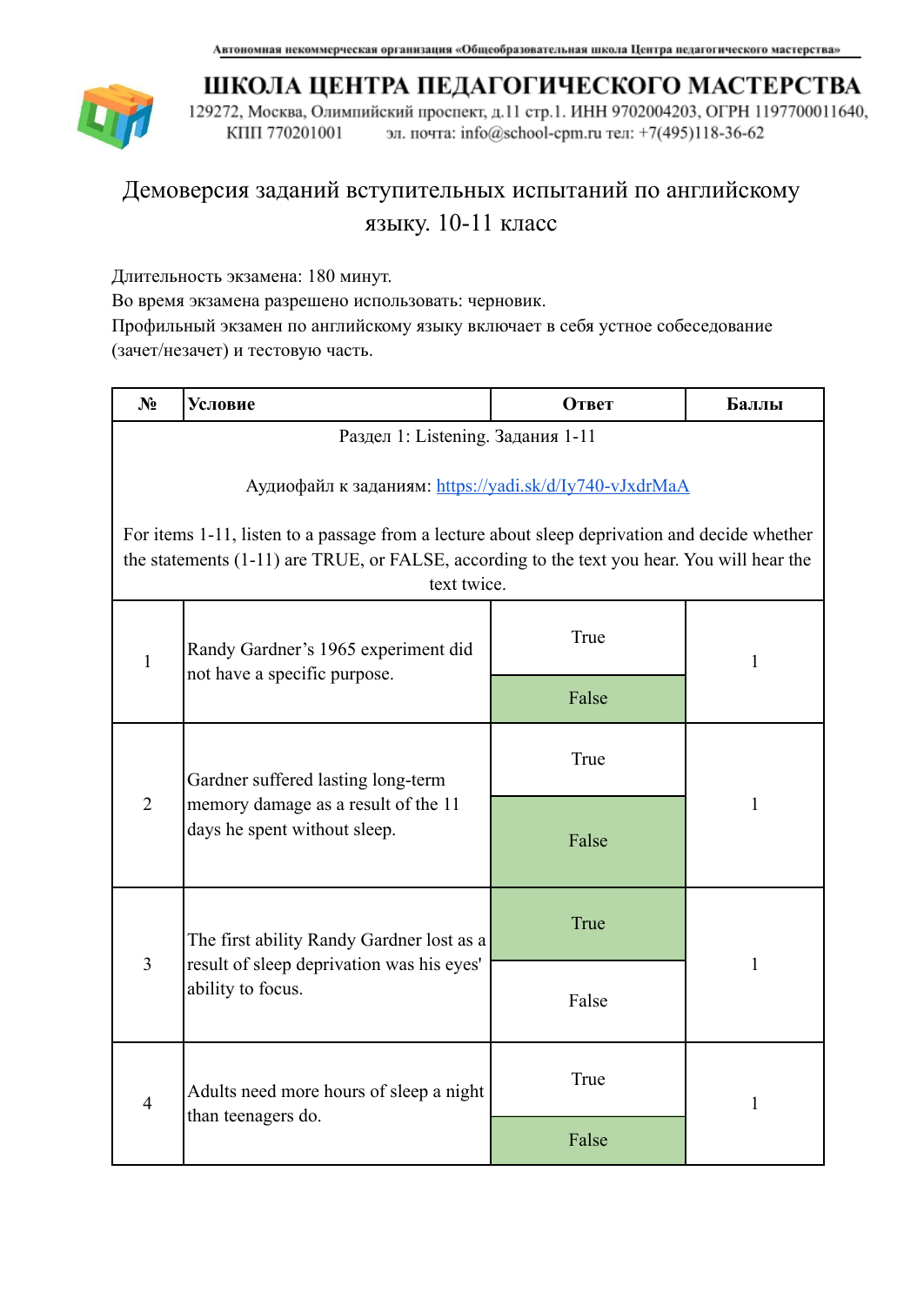

| 5      | Sleepiness is a result of both internal<br>and external signals.                   | True  | $\mathbf{1}$ |
|--------|------------------------------------------------------------------------------------|-------|--------------|
|        |                                                                                    | False |              |
| 6      | Adenosine and melatonin are needed<br>for our bodies to relax and fall asleep.     | True  | 1            |
|        |                                                                                    | False |              |
| $\tau$ | 66% of adolescents in the United States<br>experience a lack of sleep on a regular | True  | $\mathbf{1}$ |
|        | basis.                                                                             | False |              |
| 8      | High blood pressure is one of the<br>possible causes of sleep deprivation and      | True  | $\mathbf{1}$ |
|        | insomnia.                                                                          | False |              |
|        | Caffeine is one of the byproducts into                                             | True  |              |
| 9      | which our body's energy sources break<br>down at the end of the day.               | False | $\mathbf{1}$ |
| 10     | Sleep pressure is a term meaning<br>sleepiness or a wish to fall asleep.           | True  | $\mathbf{1}$ |
|        |                                                                                    | False |              |
| 11     | The glymphatic system is only active<br>when a person is asleep.                   | True  | $\mathbf{1}$ |
|        |                                                                                    | False |              |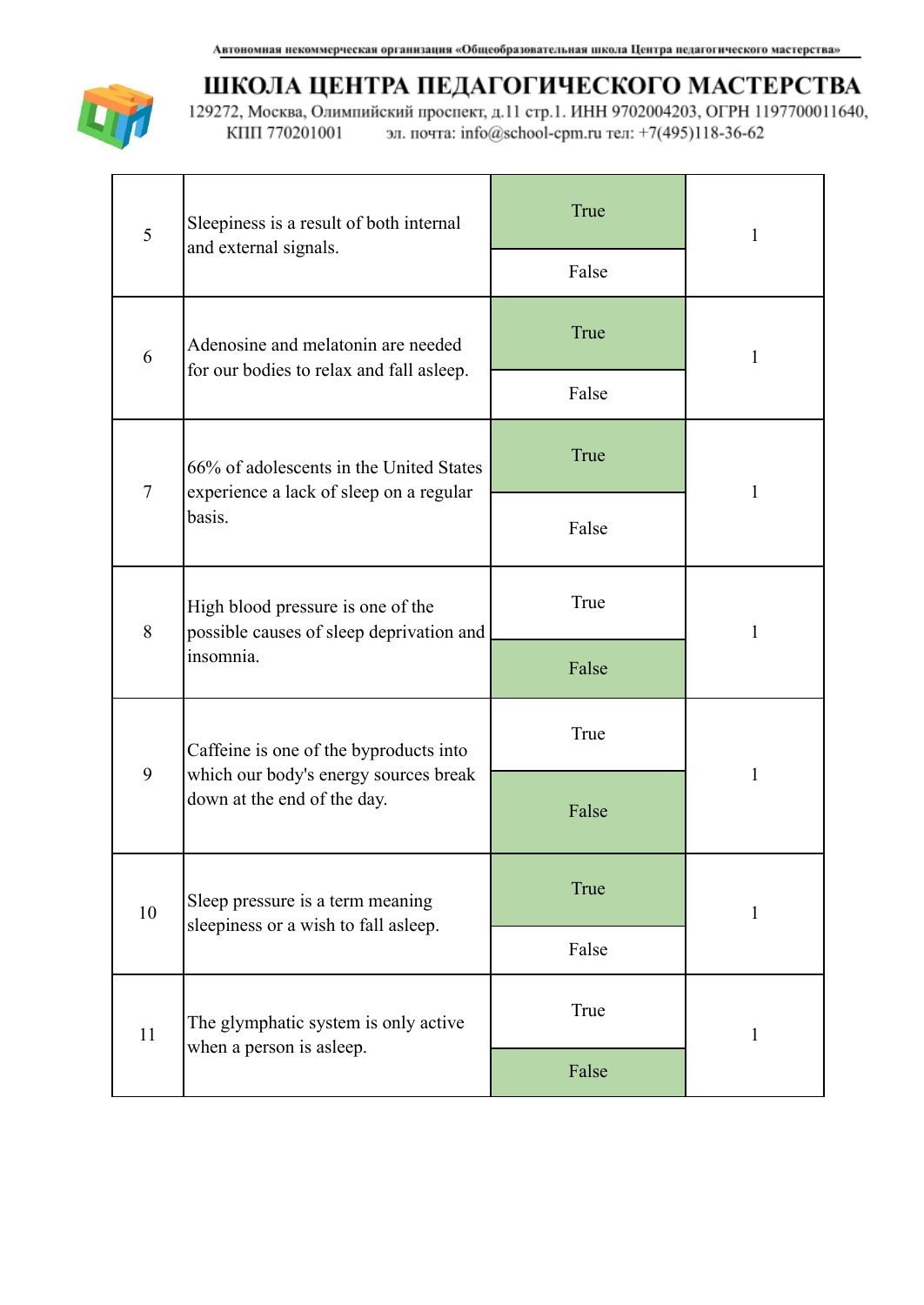129272, Москва, Олимпийский проспект, д.11 стр.1. ИНН 9702004203, ОГРН 1197700011640, КПП 770201001 эл. почта: info@school-cpm.ru тел: +7(495)118-36-62

Раздел 2: Reading. Задания 12-17

Read the text below and then answer questions 12-17.

To say the least, Alexander Trevozhov's was an unusual interpretation of the ballade's beginning. He did not play the opening chords forte and pesante, as is written, but so softly that they were almost inaudible. In any ordinary concert they would have been, but his unexpected use of understatement, along with his formidable presence, had commanded absolute silence in his audience. I began to understand the praise of him I had heard.

I did not open my eyes, but I listened intently. It was impossible not to: the music caught and bound me as it had caught and bound the entire house. The anxiety accrued during Mr Trevozhov's long delay may have shifted as he began to play, but it had not abated. It seemed that the tension his presence had unfurled was slowly weaving into the music, becoming so ingrained that the familiar score sounded entirely alien.

Technically, he was perfect. But the pain emanating from every note he played was something significantly more potent than the regretful melancholy Chopin had written into the piece. Each note was askew, its emotion turned inward on itself to reverberate as something close to horror. I wanted the music to end but also to go on forever. My intense desire to run away had not dissipated, but equally strong was the ridiculous desire to run to him. I was unaware of having heard the final chords until I realized that we had been sitting for several moments in absolute silence - a sound I had never heard in that hall in my life, and which I doubt will ever be heard there again.

The hush dangled, as unresolved as the music had been. Then, all at once, it was filled with uproarious applause, a standing ovation. But I could not clap, nor stand; I could only sit staring at the light-box of the stage, for once completely unaware of myself. I did not even sense the tears streaming down my face. My grandfather looked down at me with troubled eyes. At his side, Mary looked hazily triumphant.

'Still think it's only the best that a dying man could do, love?' she asked.

Although I knew that it was only her way of telling me that I did not yet know everything there was to know, I shook my head. 'No,' I said softly, but with more vehemence than her mild gibe deserved. 'It's not the music. He could have played scales, and it would have been the same. That's no ordinary man on that stage.'

Before either of them could answer, Mr Trevozhov was playing again, this time Debussy. Again I was listening to a sound that transcended, even ridiculed the lines and notes

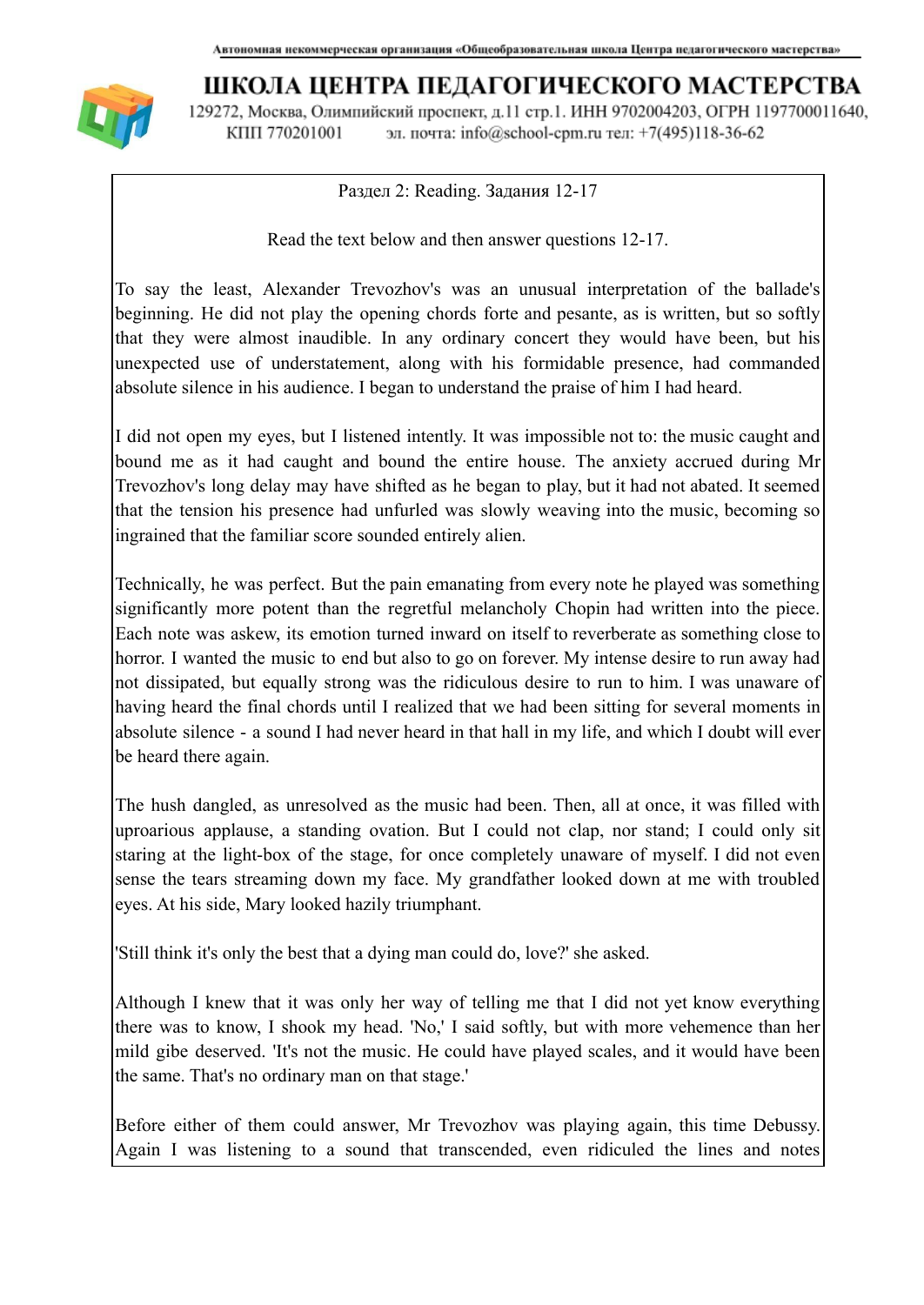

129272, Москва, Олимпийский проспект, д.11 стр.1. ИНН 9702004203, ОГРН 1197700011640, КПП 770201001 эл. почта: info@school-cpm.ru тел: +7(495)118-36-62

composing the music spilling from beneath his fingers. All too soon the incredible sound had been swallowed again by applause.

When the concert ended, I insisted on meeting him, but the crowd around his dressing room was impenetrable. Mary and my grandfather wanted to go, she complaining of weariness, he of an ache in his arms and chest; grudgingly I agreed. I turned once, though, as we retreated, to have a last look at Mr Trevozhov. By fate or chance he turned as well. His eyes snagged for a moment on my grandfather's fragile form, then moved on to me. Recovering from what seemed a great surprise, he smiled. He gestured as though to move toward us, but at the same moment my grandfather stepped between us, blocking my view of him.

'The car's waiting, Eleanor,' he said. There was no question of contradicting the steely authority in his voice; it was a tone he used with me seldom, and never without good cause. I looked at him, puzzled, but he wouldn't meet my eyes. Mary tugged gently at my hand, urging me toward the lobby, and though I tried again to catch the pianist's eye, the crowd had closed around him once more, sealing him off from me as effectively as my grandfather could have wished.

'Do you know him?' I asked, as we made our way out into the snowy night.

'No,' he answered shortly, looking straight ahead.

'He seemed to know you - or to have something to say to us, anyway.'

He didn't answer, nor look at me. Mary smiled sympathetically as we climbed into the car, but the truth was, I had nearly put the incident out of my mind again, turning instead to more frivolous thoughts. I had not begun to examine the intricacies of the feeling the foreign pianist's eyes had stirred in me. It seemed enough at the time, that he had noticed me. Yet I would find myself replaying the scene many times in the months to come, sometimes with regret, sometimes with pleasure, but always with a recondite feeling of emptiness and longing.

|    |                                                                     | he himself had insisted<br>on it.                       |  |
|----|---------------------------------------------------------------------|---------------------------------------------------------|--|
|    |                                                                     | he interpreted the music<br>in such an unusual way.     |  |
| 12 | When Trevozhov began to play,<br>absolute silence prevailed because | the audience were awed<br>by his charisma and<br>style. |  |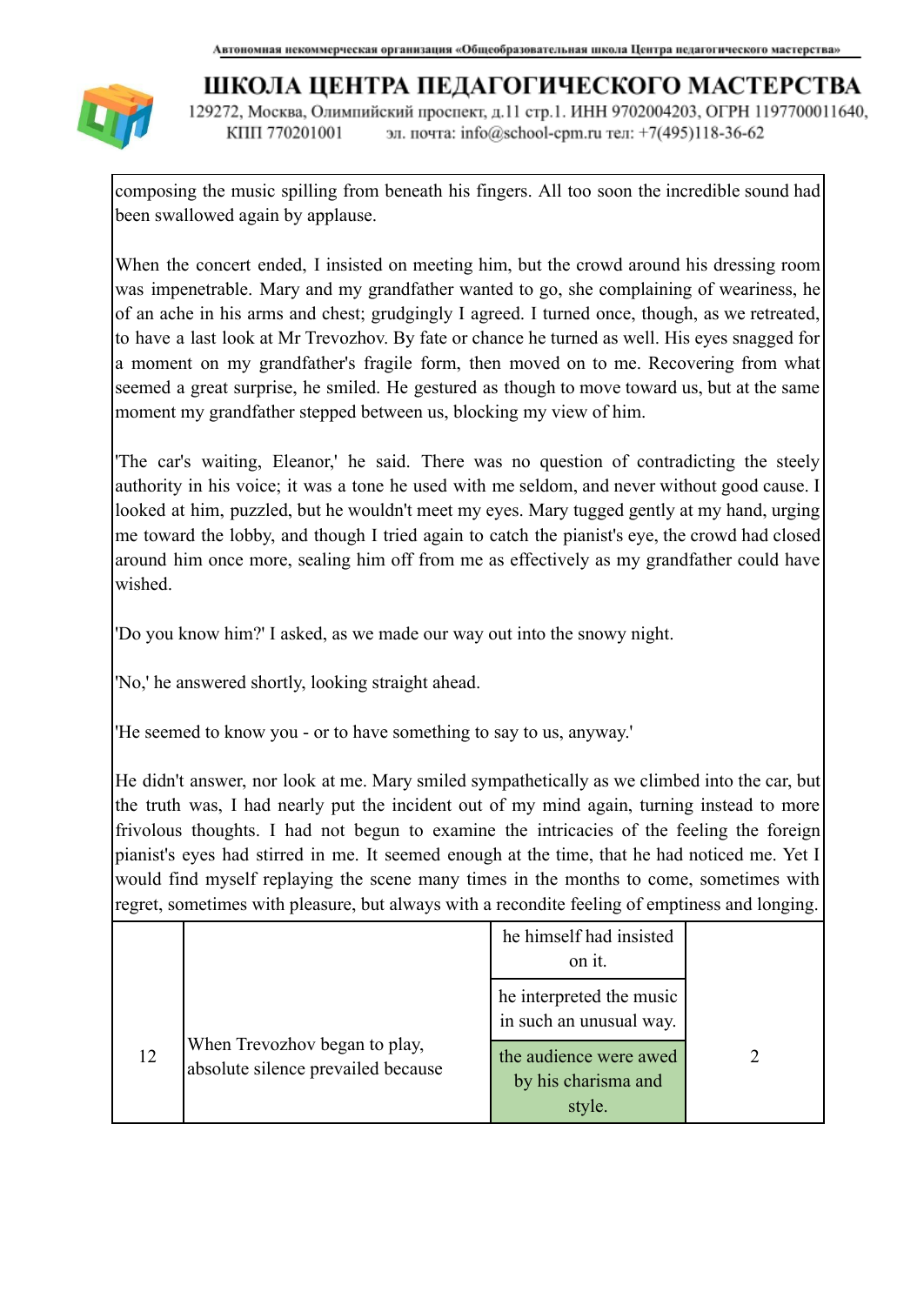

|    |                                                                      | the audience had to<br>strain to hear the music.                  |                |
|----|----------------------------------------------------------------------|-------------------------------------------------------------------|----------------|
|    |                                                                      | was far superior to the<br>composer's original<br>intentions.     |                |
|    | The narrator noted that Trevozhov's                                  | contained barely<br>perceptible musical<br>flaws.                 |                |
| 13 | interpretation of Chopin's music                                     | caused the audience to<br>feel increasingly tense.                | $\overline{2}$ |
|    |                                                                      | was infused with so<br>much raw emotion that it<br>unsettled her. |                |
|    |                                                                      | immediately began<br>cheering and clapping<br>enthusiastically.   |                |
|    |                                                                      | made no sound<br>whatsoever.                                      |                |
| 14 | When Trevozhov had finished playing<br>the first piece, the audience | leapt to their feet in<br>unison.                                 | $\overline{2}$ |
|    |                                                                      | stood and clapped after a<br>moment of stunned<br>silence.        |                |
|    |                                                                      | that the music had not<br>ended properly.                         |                |
|    |                                                                      | that she had overreacted<br>to Mary's comment.                    |                |
| 15 | The narrator clearly felt                                            | jealous of Trevozhov's<br>extraordinary talent.                   | $\overline{2}$ |
|    |                                                                      | that Trevozhov had<br>superhuman powers.                          |                |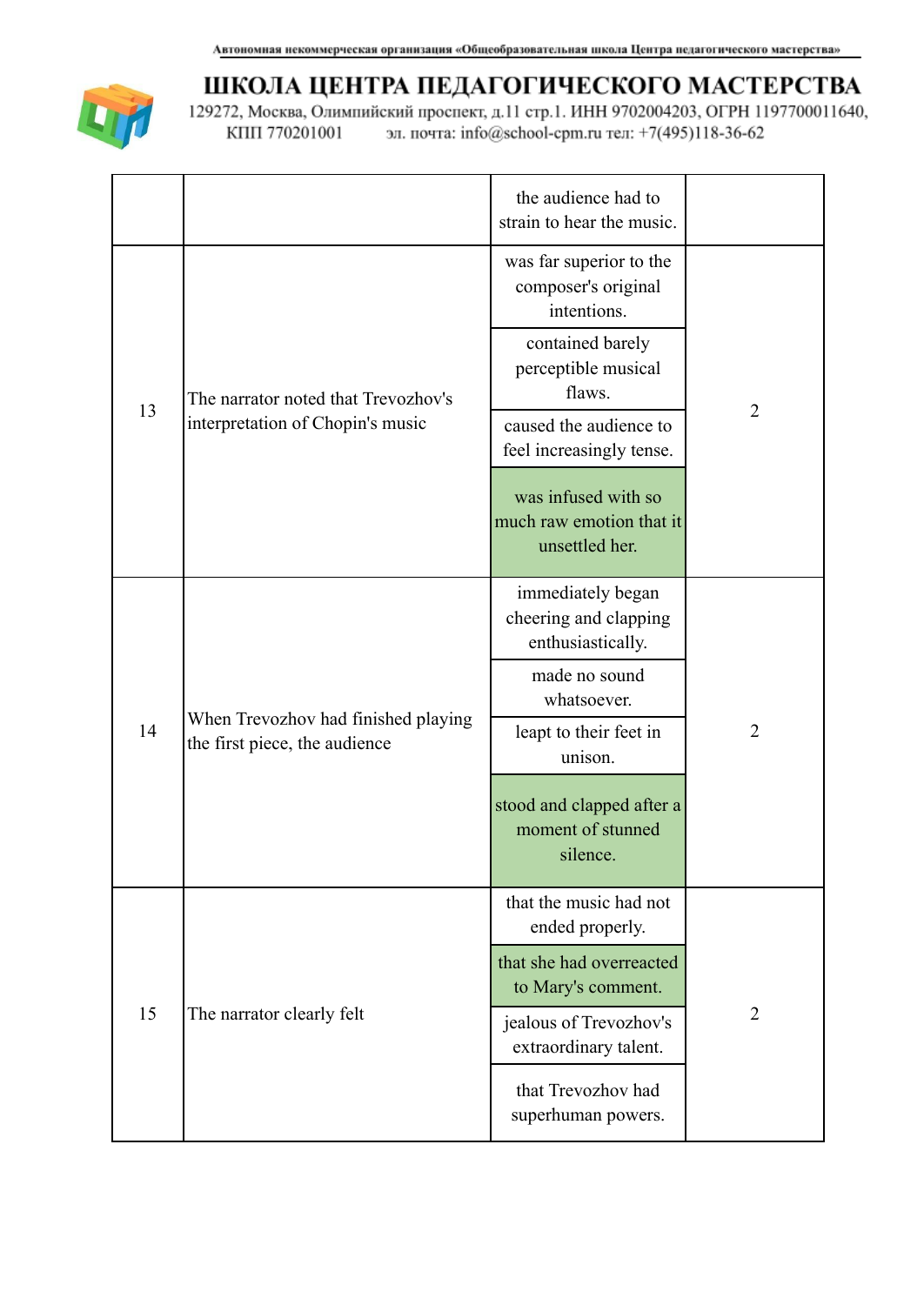

129272, Москва, Олимпийский проспект, д.11 стр.1. ИНН 9702004203, ОГРН 1197700011640, КПП 770201001 эл. почта: info@school-cpm.ru тел: +7(495)118-36-62

|    |                                            | there were too many<br>people around him.                                      |                |
|----|--------------------------------------------|--------------------------------------------------------------------------------|----------------|
| 16 | The narrator was unable to meet            | her companions wanted<br>to leave early.                                       | $\overline{2}$ |
|    | Trevozhov after the performance<br>because | their car was about to<br>leave.                                               |                |
|    |                                            | her grandfather forbade<br>it.                                                 |                |
|    |                                            | tried to forget about the<br>way she'd felt when she<br>saw Trevozhov.         |                |
|    |                                            | went back to thinking<br>about inconsequential<br>matters.                     |                |
| 17 | After that night, the narrator             | would often think about<br>the moment Trevozhov<br>had looked at her.          | $\overline{2}$ |
|    |                                            | regretted not having<br>spoken to Trevozhov<br>when she had had the<br>chance. |                |

Раздел 2: Reading. Задания 18-23

Read the text below. Six paragraphs have been removed from the text. Choose from the paragraphs A-G the one which fits each gap 1-6. There is one EXTRA paragraph which you do not need to use.

A night under the streetlights: urban camping takes off

When you think about camping, you probably have something like this in mind: fields, trees, the occasional cow in the background, the sound of birdsong, perhaps a river for a quick swim. Traditionally, the point of camping was getting away from it all, escaping for a few days from the stresses and strains of urban life and a chance to recharge the batteries.

[18] \_\_\_\_\_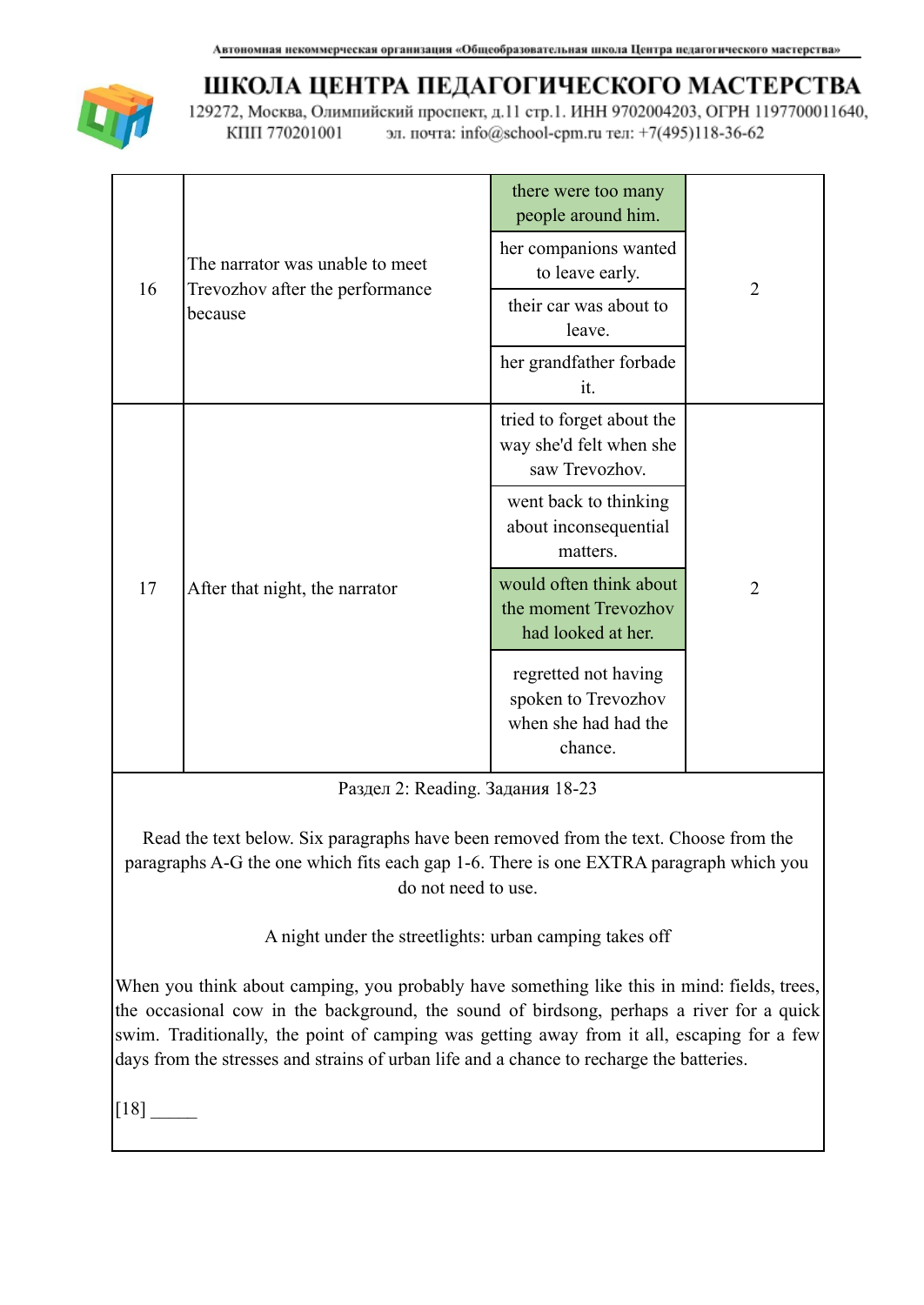

129272, Москва, Олимпийский проспект, д.11 стр.1. ИНН 9702004203, ОГРН 1197700011640, КПП 770201001 эл. почта: info@school-cpm.ru тел: +7(495)118-36-62

It wasn't particularly complicated, but, like so many once simple pleasures, all that is changing. We see a new direction for all those campers.

 $[19]$ 

It all started in the USA with a New York artist, Janey Jones's 'city discoveries program'. She had noticed that there were vast areas of land which were virtually empty throughout the city which she began to think of as unexplored territory; the tops of apartment blocks and skyscrapers.

 $[20]$ 

Now the phenomenon has reached Europe and stepped off the tops of buildings and on to the streets below. Berliners, for instance, can now pitch their tents right outside the central train station and at tourist landmarks like the Brandenburg Gate. There are even floating campsites on river barges.

 $[21]$ 

For those who don't like their camping too organised and who want to hang on to some of that pioneering camping spirit, you can also buy your own version from them and do it yourself. Naturally, websites such as 'campingthecity.com' have already sprung up to help people track down places where urban camping is possible.

 $[22]$ 

Camping has always been popular at the budget end of the travel market, after all. But it is also driven by something more complicated than just financial considerations. Essentially, it's an exciting way to get back in touch with a city. Having an urban adventure can be the perfect way to feel that bit closer to somewhere you might be getting bored with, somewhere you might previously have gone camping in the countryside to get away from.

 $[23]$ 

That said, it is impossible to deny that the unexplored city exerts a powerful attraction. Like many traditional rural pursuits - beekeeping and vegetable growing, to name but two, - the city is able to accept and absorb urban camping. One final though: not everyone sleeping on the streets tonight will be doing it by choice.

PARAGRAPHS A-G: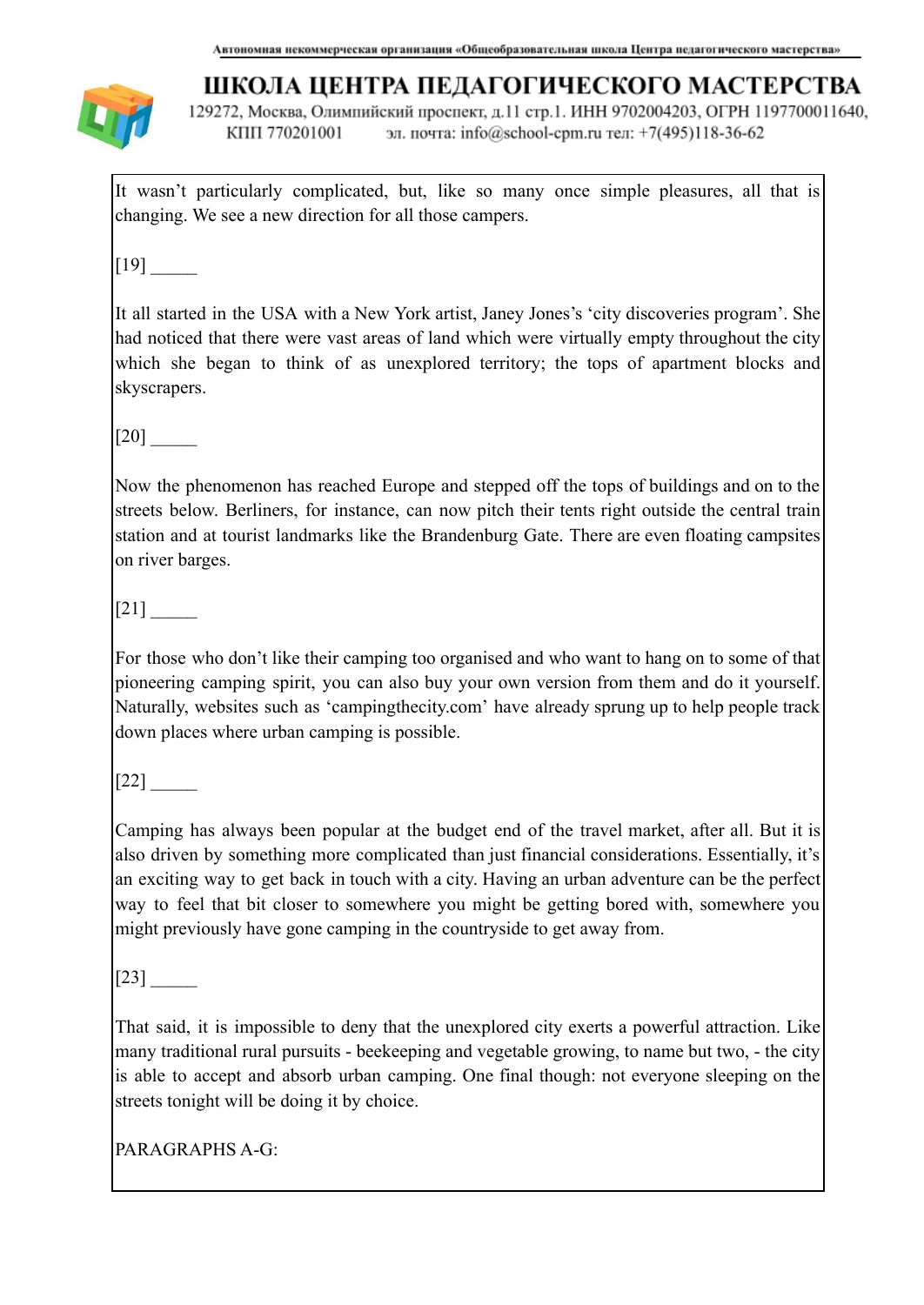

129272, Москва, Олимпийский проспект, д.11 стр.1. ИНН 9702004203, ОГРН 1197700011640, КПП 770201001 эл. почта: info@school-cpm.ru тел: +7(495)118-36-62

[A] You gathered a few friends around you if you wanted a bit of company, you got on a train, you got off somewhere suitable, you hiked for a while and then you put up your tent, had something to eat and went to sleep to awake refreshed in the sunny morning light.

[B] Apart from artistic endeavours, what has driven the rise of urban camping? Unsurprisingly, much of the motivation springs from a desire to save money. With the average cost of city hotels becoming unaffordable for many young travellers, it was a natural step.

[C] The plan involved making camp as if on the tops of mountains, claiming them for the people like the explorers of old. So successful has the idea been that she took it further afield to Miami and Chicago.

[D] Of course, urban camping is not for everyone. Many city dwellers can be hostile to strangers setting up a tent in 'their' streets. And it is important to remember that cities can be dangerous places for the unwary. Choose the wrong place and you might find none of the advantages of traditional camping plus all of the drawbacks.

[E] The advantage of doing it this way is that there is always a good hotel within walking distance. Not all of the urban campers out there are equipped to deal with everything Mother Nature can throw at them and being in a city does not mean there is no bad weather.

[F] Nowadays, they are heading into town for their adventures and a night in your tent may now have less to do with fields, rivers, trees and cows and more to do with street lighting, hard pavements and the sounds of the morning rush hour. Urban camping has arrived.

[G] Others have also embraced the concept and specialist companies like Camp Paris give anyone the opportunity to sleep in designer urban tents, all set up for you and ready to go; none of that fumbling around with tent poles in the middle of the night.

|    | A                  |  |
|----|--------------------|--|
|    | B                  |  |
|    | $\curvearrowright$ |  |
| 18 |                    |  |
|    | E                  |  |
|    | F                  |  |
|    | G                  |  |
|    | A                  |  |
| 19 | R                  |  |
|    |                    |  |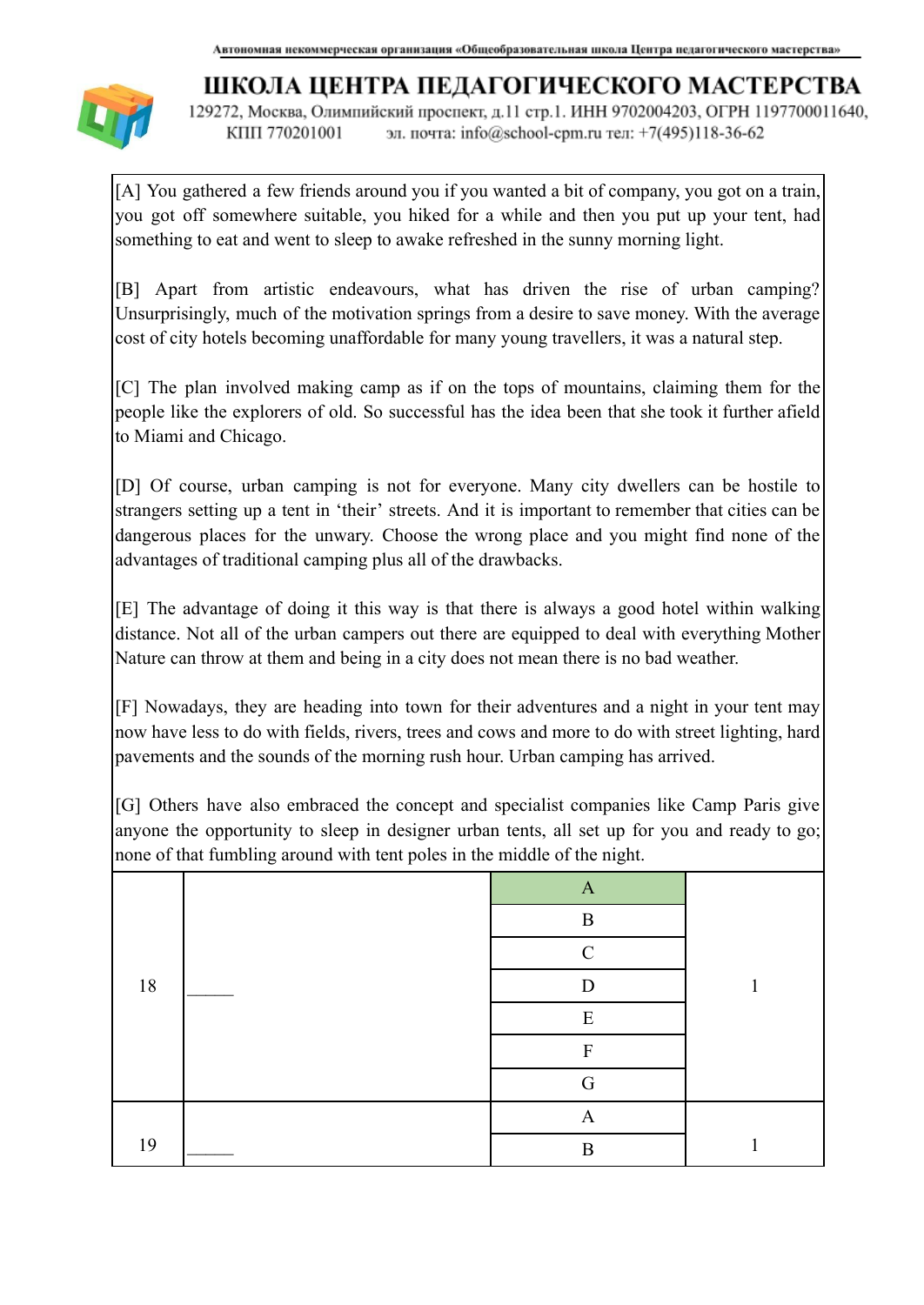

|        | $\mathbf C$               |              |
|--------|---------------------------|--------------|
|        | ${\bf D}$                 |              |
|        | $\mathbf E$               |              |
|        | $\mathbf{F}% _{0}$        |              |
|        | $\overline{G}$            |              |
|        | $\mathbf{A}$              |              |
|        | $\, {\bf B}$              |              |
|        | $\mathbf C$               |              |
| $20\,$ | $\mathbf D$               | $\mathbf{1}$ |
|        | ${\bf E}$                 |              |
|        | $\mathbf F$               |              |
|        | ${\bf G}$                 |              |
|        | $\mathbf{A}$              |              |
|        | $\, {\bf B}$              |              |
|        | $\mathbf C$               |              |
| $21\,$ | $\label{eq:1} \mathbf{D}$ | $\mathbf{1}$ |
|        | $\mathbf E$               |              |
|        | $\boldsymbol{\mathrm{F}}$ |              |
|        | ${\bf G}$                 |              |
|        | $\mathbf A$               |              |
|        | $\, {\bf B}$              |              |
|        | $\mathsf C$               |              |
| $22\,$ | $\mathbf D$               | $\,1$        |
|        | ${\bf E}$                 |              |
|        | $\overline{\mathrm{F}}$   |              |
|        | ${\bf G}$                 |              |
|        | $\mathbf A$               |              |
|        | $\, {\bf B}$              |              |
| 23     | $\mathbf C$               | $\,1$        |
|        | $\label{eq:1} \mathbf{D}$ |              |
|        | $\mathbf E$               |              |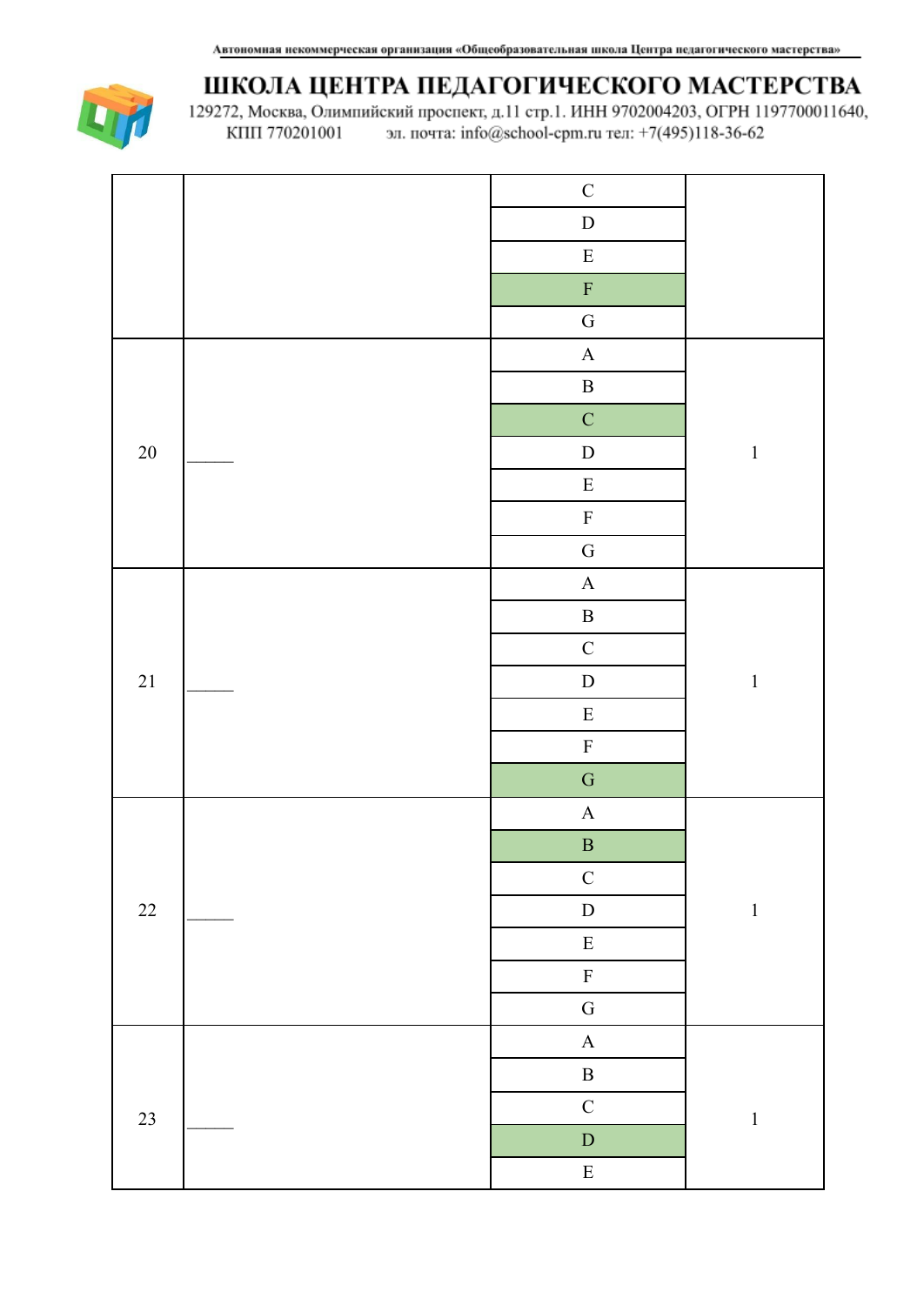129272, Москва, Олимпийский проспект, д.11 стр.1. ИНН 9702004203, ОГРН 1197700011640, КПП 770201001 эл. почта: info@school-cpm.ru тел: +7(495)118-36-62

Раздел 3: Use of English. Задания 24-31.

Read the short text in the picture below. For questions 24-31, think of the word which best fits each gap. Use only one word for each gap. Write your answers in CAPITAL LETTERS. There is an example (0) at the beginning.

### **HAPPINESS: IT'S A STATE OF MIND**

Research undertaken into (0) the pursuit of happiness has produced some interesting ideas. Apparently, our level of happiness depends on (24) much we invest in it. The hypothesis is that happiness resembles a skill and can therefore be learned - if people are willing to put time and effort (25) it. Meditation seems to be a key factor and this be scientifically demonstrated. MRI scans performed on people who meditated  $(26)$ regularly showed raised levels of positivity in the left-hand side of (27) brains, the part usually connected with happiness. At the same time, they managed to keep the more negative right side (28) \_\_\_\_\_ check. Does this mean only specialist meditators can be happy? Apparently (29)\_\_\_\_\_\_, as even people who only meditated occasionally demonstrated greater positivity. This could indicate that tweaking the (30) we channel our thoughts, modifying our perception of things around us, can (31) \_\_\_\_\_ a big difference to our sense of well-being. If true, isn't it worth putting in some effort?

| 24 | <b>HOW</b>   |         |
|----|--------------|---------|
| 25 | <b>INTO</b>  |         |
| 26 | <b>CAN</b>   | -1<br>1 |
| 27 | <b>THEIR</b> | 1       |
| 28 | ${\rm IN}$   | 1       |
| 29 | <b>NOT</b>   |         |
| 30 | <b>WAY</b>   |         |
| 31 | <b>MAKE</b>  |         |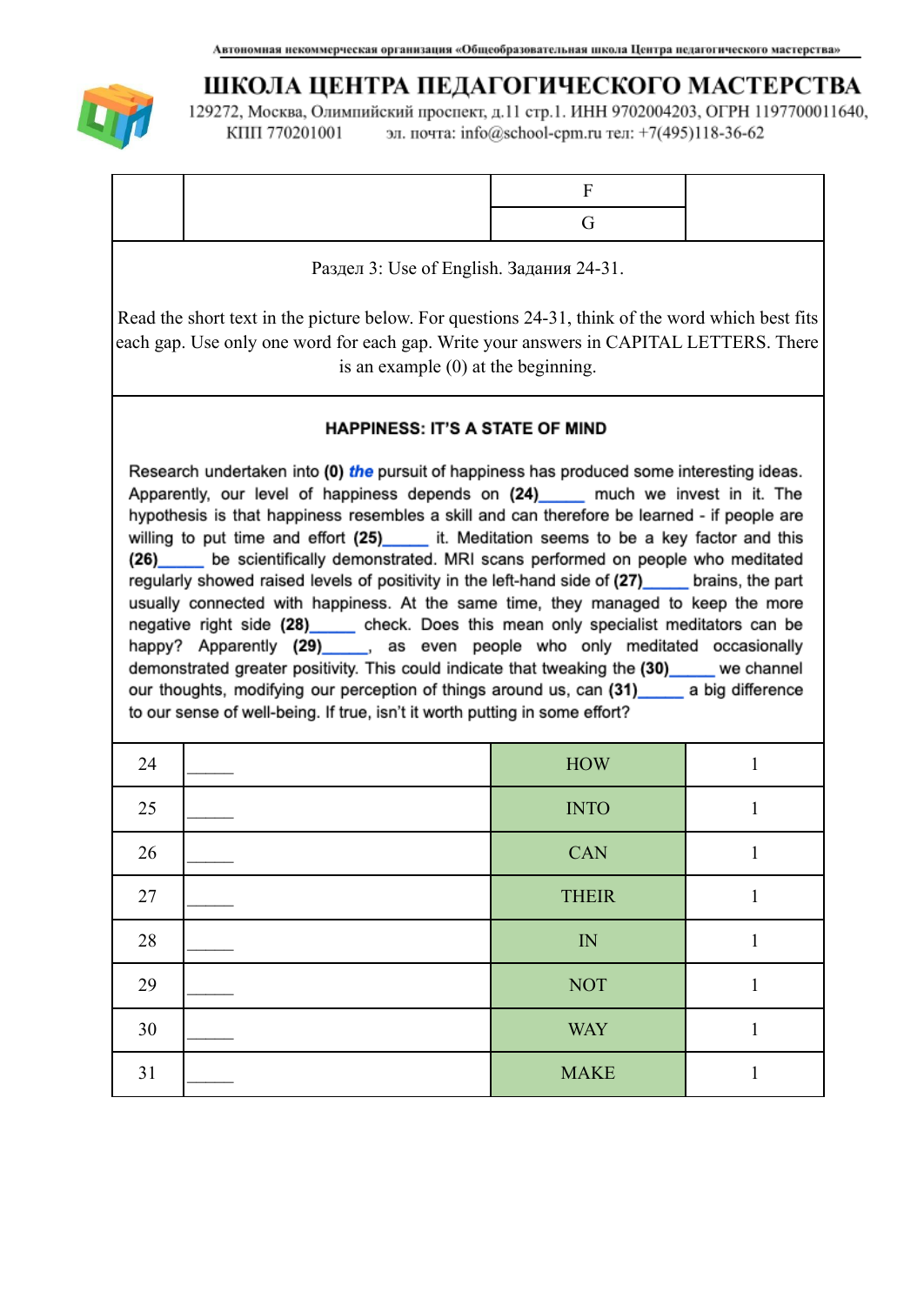

129272, Москва, Олимпийский проспект, д.11 стр.1. ИНН 9702004203, ОГРН 1197700011640, КПП 770201001 эл. почта: info@school-cpm.ru тел: +7(495)118-36-62

Раздел 3: Use of English. Задания 32-39.

Read the short text in the picture below. For questions 32-39, use the word given in capitals at the end of some of the lines to form a word that fits the gap in the same line. Write your answers in CAPITAL LETTERS. There is an example (0) at the beginning.

### WAS HAMLET JUST ONE OF US?

| One of the biggest issues many of us have to deal with in the modern<br>world is (0) <i>procrastination</i> - the problem that Hamlet struggles to       | <b>PROCRASTINATE</b> |  |
|----------------------------------------------------------------------------------------------------------------------------------------------------------|----------------------|--|
| overcome throughout Shakespeare's play. We're all experts                                                                                                |                      |  |
| at putting off things we're (32) to do, though we probably regard                                                                                        | <b>WILL</b>          |  |
| our failures in this area as (33) ______, and react to them                                                                                              | <b>SIGNIFY</b>       |  |
| far less (34) ______ than Hamlet does! However, when we come up                                                                                          | <b>EMOTION</b>       |  |
| with (35)______ imaginary reasons for not meeting a deadline or<br>leaving a job unfinished, we're not alone. It's been said that nearly a<br>quarter of | <b>NUMBER</b>        |  |
| the world's population follow the same pattern of (36) ______. Sadly,                                                                                    | <b>BEHAVE</b>        |  |
| although we might like to think it, we are not all (37) who work                                                                                         | <b>PERFECT</b>       |  |
| better under pressure - this is a myth and a well-used excuse. Putting                                                                                   |                      |  |
| things off can lead to some quite startling (38) ______ such as poor                                                                                     | <b>COMPLICATE</b>    |  |
| health and lack of success at work. It also has the potential to cause                                                                                   |                      |  |
| those around us great (39) ______ - as Hamlet found out to his cost!                                                                                     | <b>CONVENIENT</b>    |  |

| 32 | <b>UNWILLING</b>                        |  |
|----|-----------------------------------------|--|
| 33 | <b>INSIGNIFICANT</b>                    |  |
| 34 | <b>EMOTIONALLY</b>                      |  |
| 35 | <b>NUMEROUS</b>                         |  |
| 36 | <b>BEHAVIOUR или</b><br><b>BEHAVIOR</b> |  |